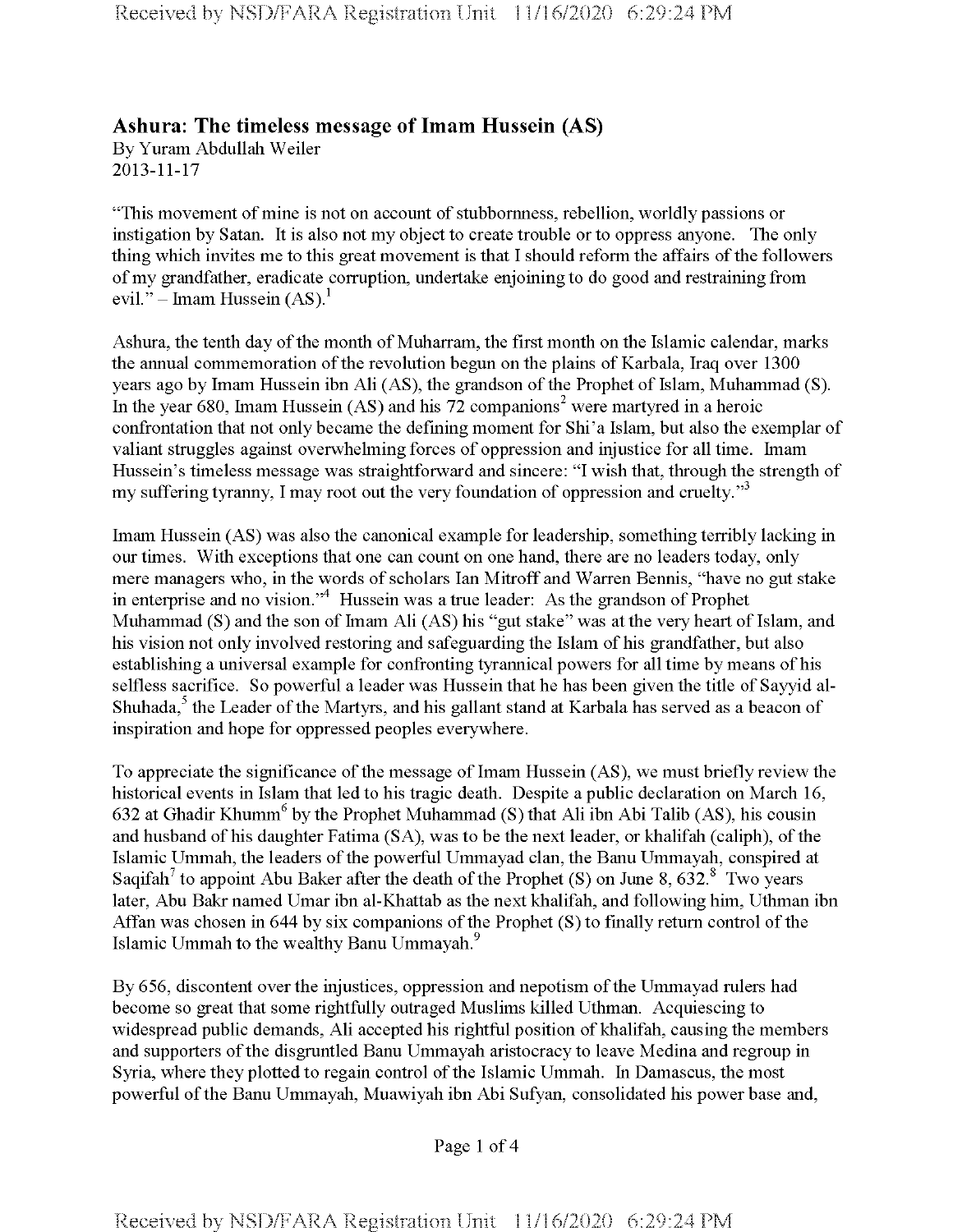defiantly denying the legitimacy of the Caliphate of Ali (AS), incited the Prophet's former companions Talha and al-Zubayr to stage a rebellion, which Ali (AS) was forced to suppress.<sup>10</sup>

Despite the defeat of his rebels at the Battle of the Camel, Muawiyah continued his mutiny by not only refusing to swear allegiance to Imam Ali (AS), but also by accusing him of conspiring with the assassins of Uthman ibn Affan and demanding blood revenge. After an exchange of letters in each ofwhich Ali (AS) tried to convince him to give up his rebellion, Muawiyah demanded that the Imam dissolve his legitimate government and subject himself to arbitration to determine the fate of the Islamic Ummah.<sup>11</sup>

Knowing full well that Ali (AS) would refuse his demands, Muawiyah moved his mutinous army to Siffin, west of present day al-Riqqa in Iraq, and occupied the banks of the Euphrates, cutting offthe Imam's forces from access to water, leaving him no choice but to fight. But once Ali (AS) had regained control of the river banks, he ordered his soldiers to allow Muawiyah's troops access to the water.<sup>12</sup> A fierce battle ensued in which thousands of rebels were killed, and just when victory for Ali's side appeared imminent, Muawiyah resorted to chicanery by halting the hostilities and having his men place copies of the Holy Quran on the tips of their spears, thus forcing the Imam to stop fighting and accept arbitration.<sup>13</sup> As a result of the decision of the arbitrators, Muawiyah was recognized as the khalifah almost everywhere except Iraq.<sup>14</sup>

As Muawiyah used bribery and terror tactics to expand his domination over Iraq, Imam Ali (AS) was forced to withdraw to his last stronghold in al-Kufah. It was there that the Imam met his fate on January 25, 661 (19<sup>th</sup> of Ramadan  $40$ AH)<sup>15</sup> at the hands of Abd al-Rahman ibn Muljim, who struck his head with a poisoned sword while he was in prostration offering the dawn prayer.<sup>16</sup> Ali (AS) died two days later on the  $21<sup>st</sup>$  of Ramadan after which his son Hasan (AS), the older brother ofImam Hussein (AS), assumed the Imamate. Immediately, Muawiyah declared war on Imam Hasan, who, to avoid further bloodshed and maintain the fragile unity of the Islamic Ummah, entered into a peace treaty with the Damascene despot. Under the terms of the treaty, Imam Hasan temporarily transferred his political authority to Muawiyah, to be returned to him upon the latter's death, and then passed on by him to his younger brother, Imam Hussein.<sup>17</sup>

Following Imam Hasan's death by poisoning at the hands of Muawiyah in 671, Imam Hussein (AS) assumed the leadership role. When in 680 before his death, Muawiyah chose his son Yazid as khalifah instead of returning the leadership to Imam Hussein (AS) as per the terms of the treaty made with his older brother, open revolt broke out among the Iraqis in al-Basra and al-Kufah against the Syrian tyrant. The people of al-Kufah had written numerous letters to Imam Hussein, who had already left Medina for Mecca to avoid swearing loyalty to Yazid, inviting him to come there to be their spiritual leader  $^{18}$  so he left Mecca on September 8, 680 (8<sup>th</sup> Dul Hijjah)<sup>19</sup> for Iraq, pursued by Yazid's forces which blocked any chance of his return.<sup>20</sup>

The Imam had sent a letter with Qays bin Mashar Saidawi to notify the people of his impending arrival, but Ibn Ziyad, Yazid's appointed governor in al-Kufah, had Qays arrested, and when he lauded Imam Hussein (AS) and refused to curse Imam Ali (AS), Ibn Ziyad had him thrown off a roof, breaking all of his bones, in a deliberate attempt to terrorize the citizens of al-Kufah. The terror tactic worked, and when the news ofQays' death and the people's reaction reached Imam

Page 2 of 4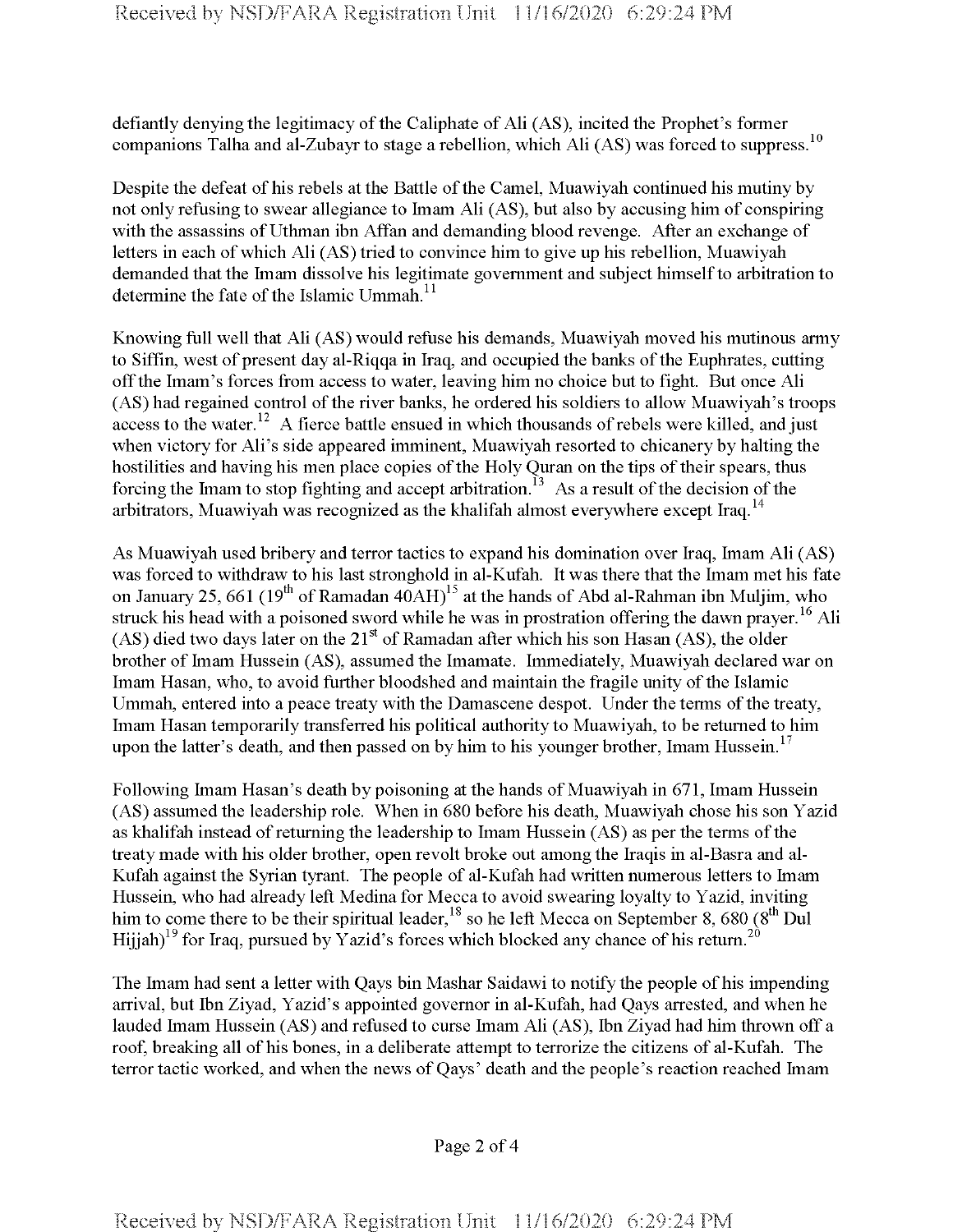Hussein, he lamented, "Our supporters have withdrawn their support from us. Whoever wishes to leave us and go his way should do so."<sup>21</sup>

When Imam Hussein  $(AS)$  arrived with his band of 72 companions on the plains of Karbala, Iraq on October 2, 680 ( $2<sup>nd</sup>$  of Muharram 61 AH), Yazid had already amassed a huge army of troops at al-Kufah, with 4,000 under the command of Amr ibn Hajjaj blocking access to the water of the Euphrates.<sup>22</sup> By the 9<sup>th</sup> of Muharram, the day before Ashura, the Imam's camp was encircled by over 20,000 of Yazid's troops who had been ordered by Ibn Ziyad to either obtain the oath of loyalty from Hussein (AS) or kill him, and in spite of these terrifying circumstances, the Imam continued to speak to his companions with composure and confidence.<sup>23</sup> Throughout the evening and night of the  $10<sup>th</sup>$  of Muharram (October 9, 680), Imam Hussein and his followers prayed to Allah, sought forgiveness and prepared themselves for the battle the next day, Ashura, with Yazid's army, which by then numbered over  $30,000^{24}$ 

On the morning of the  $10^{th}$ , Imam Hussein (AS) addressed Yazid's army at length, pointing out that he was the grandson of the Prophet; that he had neither killed anyone from among them giving cause for revenge, nor had he usurped anyone's wealth. Concluding the Imam declared, "I will not swear allegiance to these people ... I seek refuge in Allah from the mischief of you people and of every arrogant person who does not believe in the Day of Judgment." When the Imam had finished speaking, Umar ibn Sad shot an arrow towards the Imam's followers and arrogantly announced, "I have started the battle before anyone else."<sup>25</sup>

Heavy fighting continued until the time for noon prayers when the Imam (AS) offered Salat ul-Khawf, a shortened prayer recited in such life-threatening situations as on a battlefield, after which the remaining brave young men were martyred by Yazid's forces, along with children and even infants. While the exact number of fatalities is not known, most narrators agree that at least 72 from the companions and family of the Imam embraced martyrdom and possibly as many as 122 were slaughtered.<sup>26</sup> By the end of the day, the battle at Karbala was over and Yazid's army believed they were the victors, but were they really? Eventually, even Yazid himself realized he had made a grievous error.<sup>27</sup> He was tormented by nightmares and guilt; often crying out and asking himself why had he ordered the killing of Hussein  $(AS)$ <sup>28</sup>

This brings us to the central point: Since historically speaking, the battle at Karbala on Ashura appears similar to numerous other conflicts that have occurred before and since, what is it about this tragedy that made it unique in the annals of Islam?<sup>29</sup> The answer is that the saga of Imam Hussein's valiant battle against the tyranny and oppression of the Banu Ummayah did not die after his martyrdom; rather the courageous surviving members of the Imam's Ahlul Bayt immediately, while still in captivity, began spreading the story of his heroic struggle for justice far and wide, inspiring others with their eloquence, dignified demeanor and determination in exposing the truth about the shameful nature and sinister acts of Yazid's debased regime.<sup>30</sup>

Lady Zaynab, daughter of Imam Ali (AS), was especially eloquent. Condemning Yazid in his own court in Damascus, she asked him, "Do you think that by killing the godly persons you have become great and respectable and the Almighty looks at you with special grace and kindness?" Near the end of her brilliant oratory she swore to Yazid, "I swear by Allah that the shame and disgrace which you have earned by the treatment you meted out to us cannot be eradicated."<sup>31</sup>

Page 3 of 4